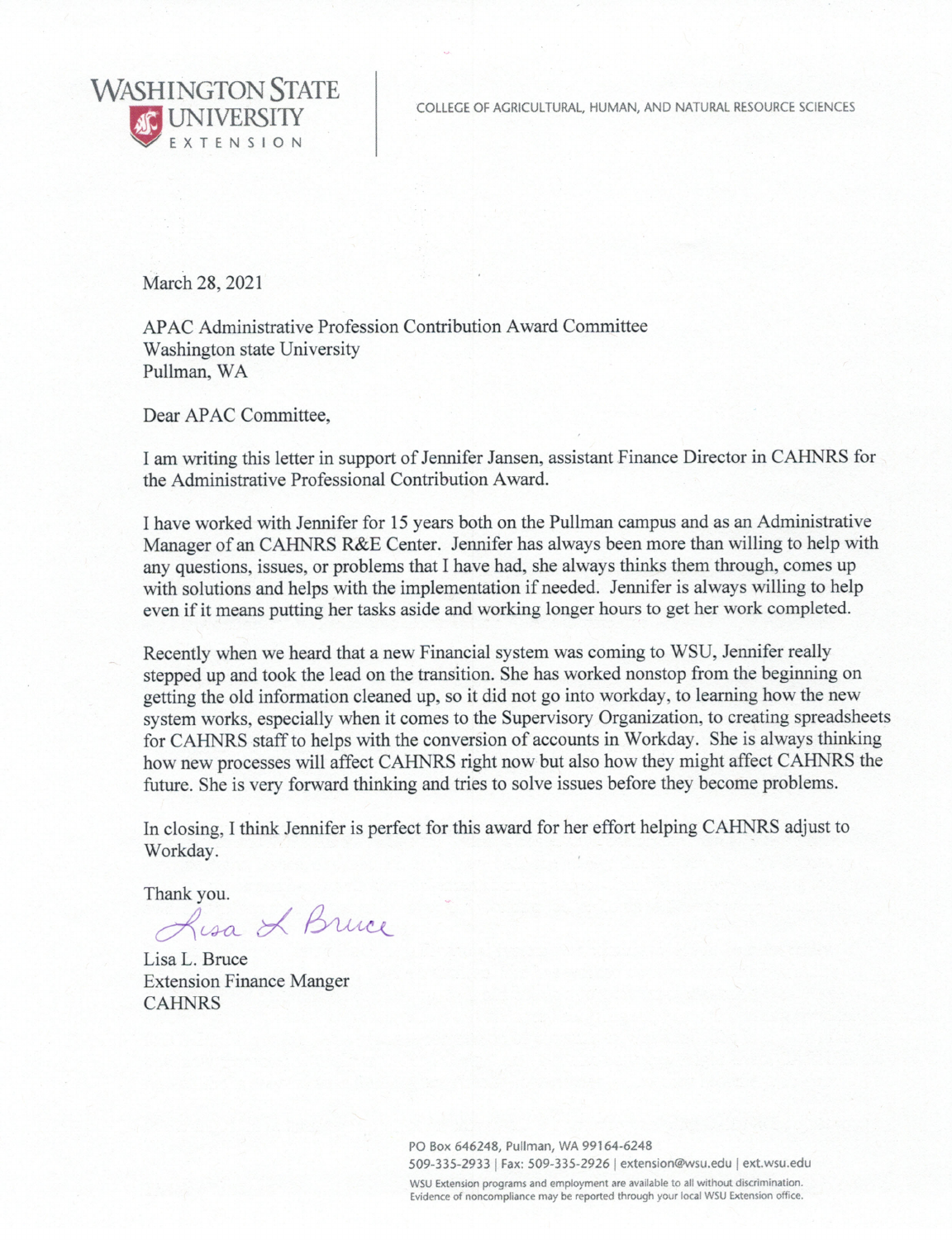Dear Administrative Professional Advisory Council (APAC) Selection Committee,

It my pleasure to nominate Jennifer Jansen for the 2021 Administrative Professional (AP) Contribution Award.

Jennifer has made exceptional contributions to WSU over her entire tenure.

Being the Assistant Finance Director for The College of Agricultural, Human, and Natural Resource Sciences (CAHNRS) comes with a unique set of challenges since it is unique in scale and scope for Teaching, Research, and Extension. Not only is CAHNRS the largest WSU academic area, its Extension and Research efforts are larger in both expenditures and complexity. For context:

- 3,000 undergraduate and graduate students
- 1250 faculty & staff
- 16 Academic units
- 4 Research and Extension offices statewide
- 40 County and tribal offices statewide
- Over \$200 million in expenditures annually
- Up to \$85 million in grants annually
- Over \$30 million donations annually
- Volunteer base over 10,000 strong

Jennifer serves CAHNRS with four others managers and supervises a team of five staff members. Jennifer does a great job of balancing the team collaborations necessary for success with the needs for training, support, and mentorship. I especially appreciate her ability to manage and lead while prioritizing superior customer service and is an exemplary example of serving others.

Perhaps what sets Jennifer apart this year and why I am nominating her, is her significant contributions to not only the college, but the entire institution and positive impact on the design, configuration, and implementation of Workday.

Not only did Jennifer demonstrate leadership in role as the point person for CAHNRS, but in her contributions to position mapping, accounting, and cleaning up—even transitioning over 6,000 accounts in the college, Jennifer contributed WSU wide. Some of these contributions include:

- Knowledge of academic appointments
- Expertise in designing Cost Centers and cost center mapping
- Vast knowledge of role to security mapping
- Needs around grant account cleanup and closure
- Understanding and set up of named and endowed professorships
- Experience with time and leave balance
- Unprecedented participation in the number of discovery and design sessions.
- Consultation on Foundational Data Model